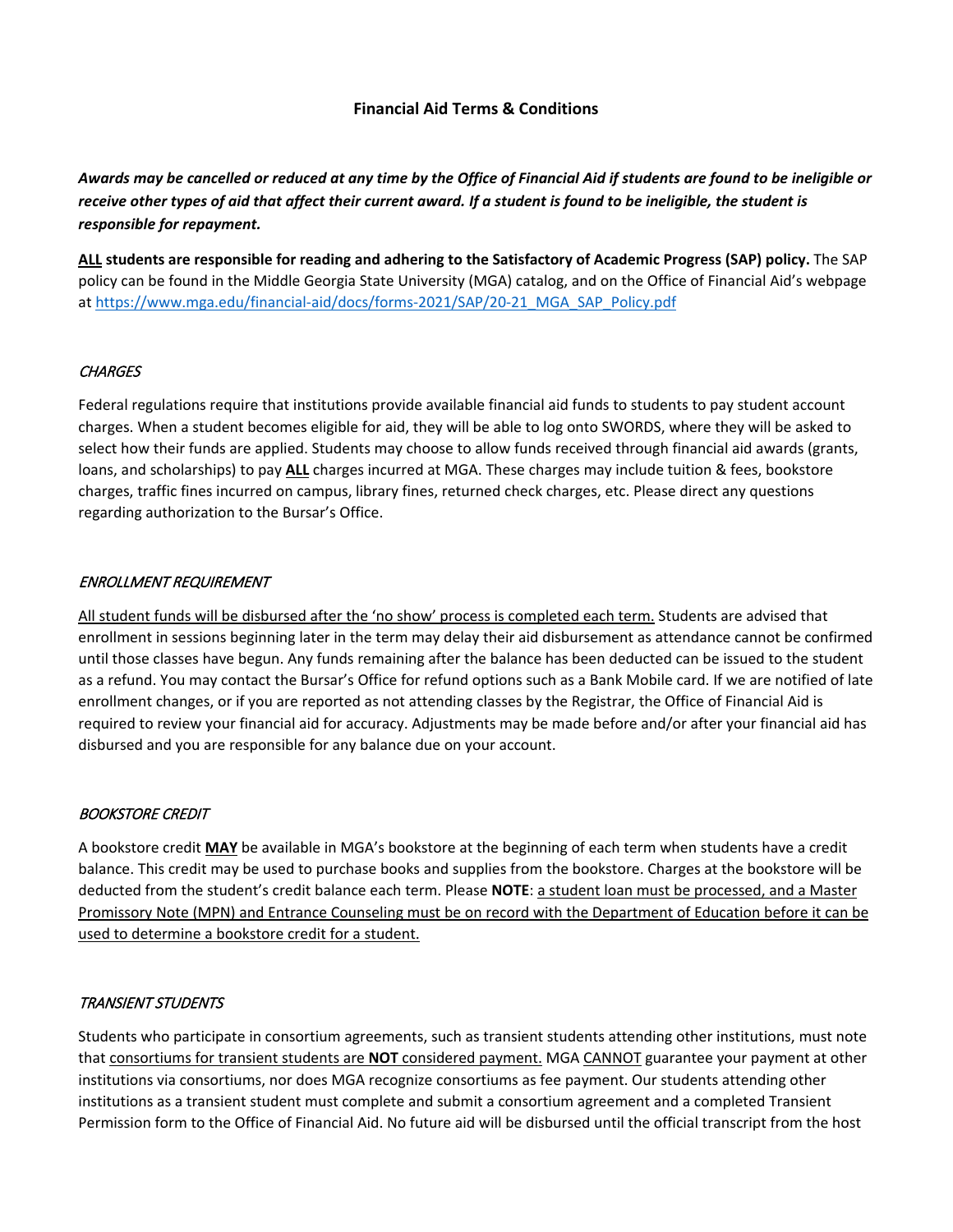institution has been received and posted to your MGA account. Not all coursework can be considered for transient study. MGA only participates in consortium agreements for transient study with other University System of Georgia (USG) institutions*. HOPE/Zell Transient students must complete the Hope and Zell Miller Transient Form and submit Transient Permission Form from the Registrar's Office to Financial Aid.* 

## STUDY ABROAD

Students traveling in the Study Abroad Program may **NOT** have aid disbursed early. Students needing funds prior to the term's disbursement are advised to see their Financial Aid Advisor. Students receiving aid specifically for Study Abroad Programs are liable to repay any funds received if they do not travel as expected.

## TRANSCRIPTS

Transcripts from prior schools are required for all degree seeking students. Failure to submit all records may result in the loss of your award.

## LOANS

- Students accepting Stafford Loans MUST be verified in attendance and enrolled at least half time.
- Half-time enrollment for undergraduate, provisional graduate, and post baccalaureate students is six (6) credit hours.
- Half-time enrollment for regular graduate students is 4.5 graduate level credit hours.
- ALL undergraduate students who have earned 60 or more credit hours, post baccalaureate, and graduate students are required to be following an eligible program of study to receive a Stafford loan.
- Loans CANNOT be certified past the last day of the term for which the loan is requested.
- Student loans can be cancelled by notifying the Office of Financial Aid, in writing, of intent to cancel the loan. The loan must be cancelled within 14 days of receipt of the first disbursement to have the institution return the funds; otherwise, the student will be responsible for returning the funds to their lender.
- First year, first-time borrowers are required per federal guidelines to wait 30 days after term start date before loan funds can be disbursed to accounts.
- Federal regulations require two equal disbursements for "one term" only loans processed. The first disbursement occurs at normal term disbursement date, but the second disbursement must be after mid-point of the term.

# COST OF ATTENDANCE

You will NOT be awarded more than your Cost of Attendance. Your Cost of Attendance includes tuition and fees, housing, books, and other related expenses. Charges for your tuition and fees are determined by MGA and the Board of Regents. If your charges are not correct or if they have changed due to your status (i.e., changed from living on campus to living off campus), please contact the Office of Financial Aid to ensure you are being awarded correctly. You MUST notify us in writing of any change in your Cost of Attendance before we can reassess your award.